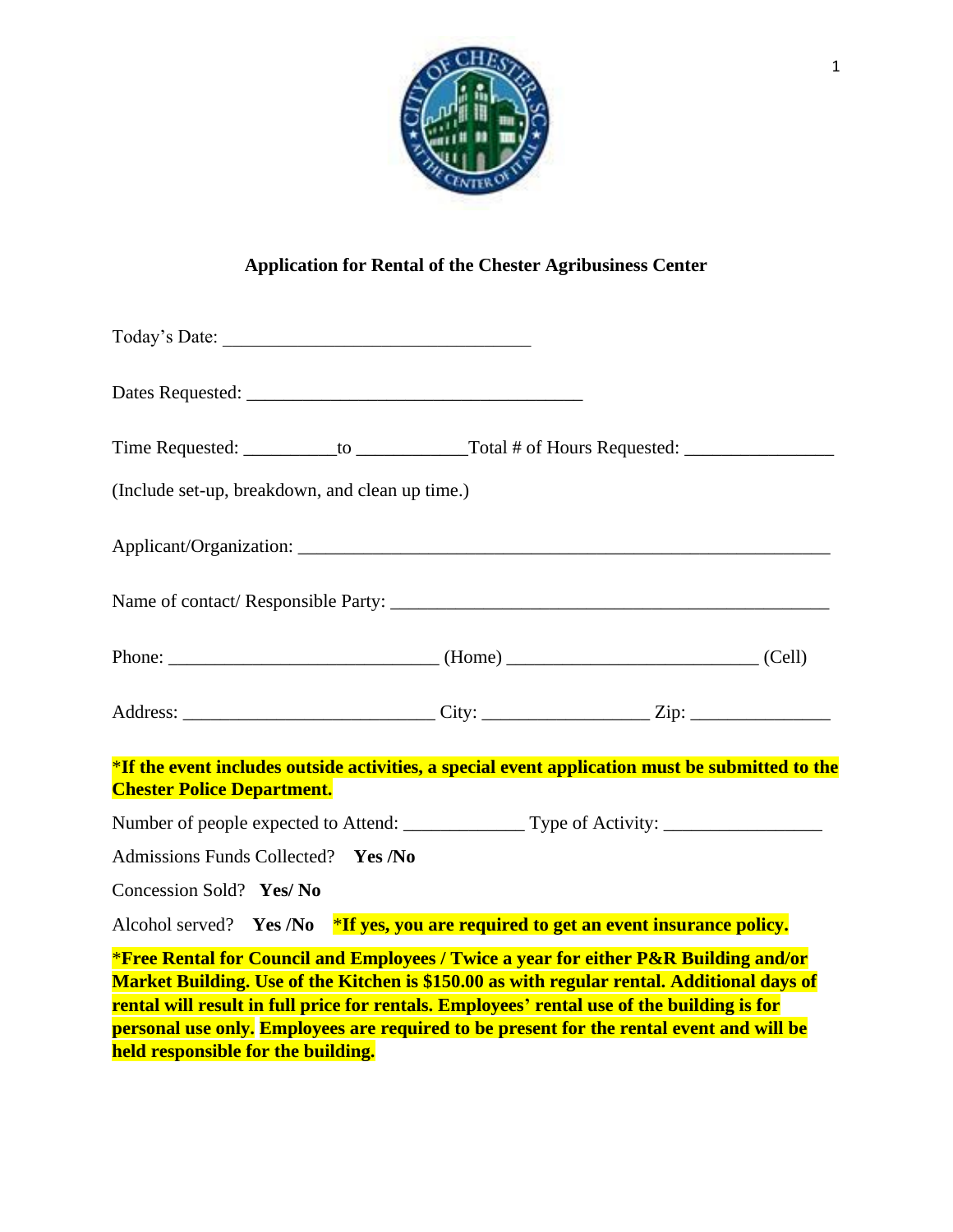## **Hours of Availability**

### (6am to 12 Midnight)

## **All events must be completely cleaned up and clear from the facility by the closing time. City of Chester may extend their times on case-by-case basis.**

## **Application Procedures**

- The facility may be scheduled for an individual event or regular meetings.
- The facility can be scheduled for up to three (3) months in advance.
- Scheduling is on a first come, first served basis.
- Telephone inquiries are welcome, but an application and deposit are required to guarantee facility rental.
- The individual completing the application must be at least 21 years of age and must be present during the event.
- The individual signing the rental agreement will be considered the responsible party in case of damage, theft, or disturbances during the event.

## **Payment Procedures**

- A damage/cleaning deposit must be paid at the time of submitting an application for a reservation to secure that facility for the requested date. Deposit will also apply to all building facilities, furnishing, and equipment. To ensure the return of the deposit, an individual from City of Chester must check out the facility following the event. If there is no damage or excessive cleaning required, the deposit will be returned within 7 to 12 business days.
- Cancellation notice is required at least (7) days prior to the scheduled event in order to receive a full refund.
- The rental fee MUST be paid in full (10) days prior to the event. Failure to do so will constitute a cancelation.
- Payments may be made with cash, personal check, or money order.
- Checks are to be made payable to the City of Chester.

## **Insurance Requirements**

- Renters may be required to provide a copy of their Liability Insurance to City of Chester within 30 days of the activity. Upon written request the City of Chester, a duplicate copy of the policy must be provided as evidence of the insurance protection provided.
- The required insurance policy is to be endorsed to 1) City of Chester, their officers, employees, agents, and volunteers as additional insured and (2) shall not be suspended, voided, canceled, or reduced in coverage or limits except after 30 days prior written notice to the City of Chester.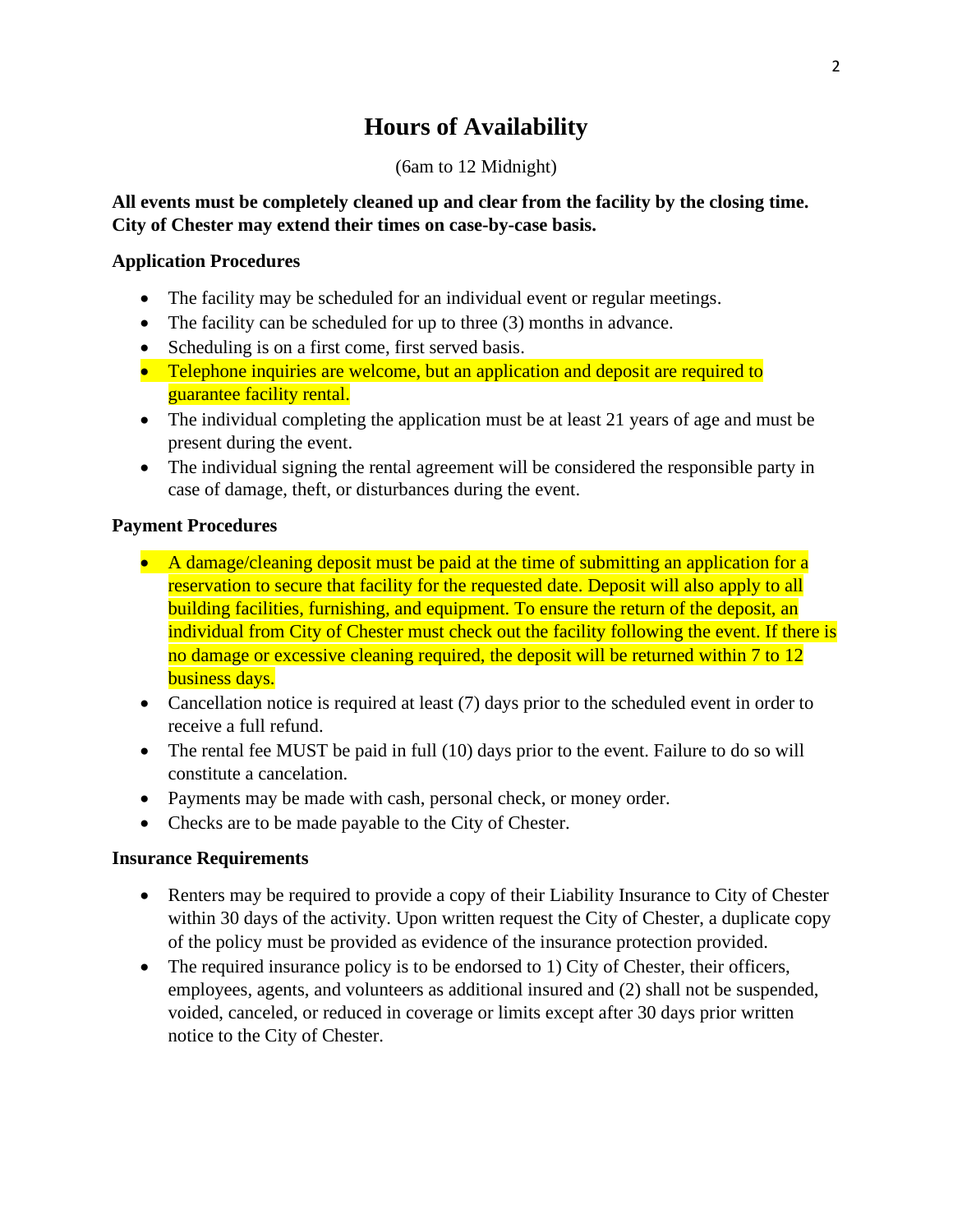## **Facility Rental Rules and Regulations**

- 1. Rental hours are consecutive and must include time for delivery of supplies, set-up, take down and clean up.
- 2. Set-up begins at the specified time on the Facility Reservation Permit given at the time of making the reservation. Early delivery of supplies and set-up are not permitted.
- 3. All items brought into the facility by the renter are to be removed by the end of the rental period. The rental individual/group is to be remove food, materials, equipment, furnishings, decoration, and garbage left after the use of the facilities.
- 4. All garbage should be place in the trash can in closed trash bags and placed in the outside trash bind at the end of event.
- 5. City owned equipment made available and used by the rental individual/group must be left clean.
- 6. All guests should remain within the designate areas.
- 7. The number of guests may not exceed the allowed occupancy number of the facility at any time during the event.
- 8. All facility staff will be permitted to enter the premises at any time throughout the event, if needed.
- 9. Cleaning supplies, including brooms and trash bags are available. Please request the needed items at of reservations.
- 10. Please remember that you have the facility available to you ONLY THE TIME REQUESTED. There may be other parties using the facility immediately after you. Therefore, please make sure that you have allotted time to set-up and teardown for your function.
- 11. Decorations may not be attached to the walls due to the age of the building.
- 12. Use of illegal drugs, tobacco, smoking, and/or gambling is not permitted in/or on the facility.
- 13. Only the facility specified on the Facility Reservation Permit will be available for use by the rental individual/group.
- 14. Rental facility is available 8am to 12 midnight. Event must conclude at a reasonable time to accommodate cleanup.
- 15. All minors on the premises must have adequate adult supervision.
- 16. The City of Chester does not assume responsibility for personal property left unattended in the facility.
- 17. The City of Chester cannot be responsible for accident, injury, of loss of property due to event activities.
- 18. The misuse of the facility or the failure to comply with these regulations will be sufficient reason for denial of future reservations.
- 19. Event participants must park in the designated parking areas only.
- 20. The City of Chester scheduled events will take precedence over non-city events.
- 21. Flammable materials are not permitted to be utilized without the written consent of the Fire Marshall.
- 22. Any event that will include Alcohol MUST HAVE an event insurance policy.
- 23. Items belonging to the Summer Funding program may not be used or removed from the building.

\_\_\_\_\_\_\_\_\_\_\_\_\_\_\_\_\_\_\_\_\_\_\_\_\_\_\_\_\_\_\_ \_\_\_\_\_\_\_\_\_\_\_\_\_\_\_\_\_\_\_\_\_\_\_\_

3

**Signature of Responsible Party:** Date:

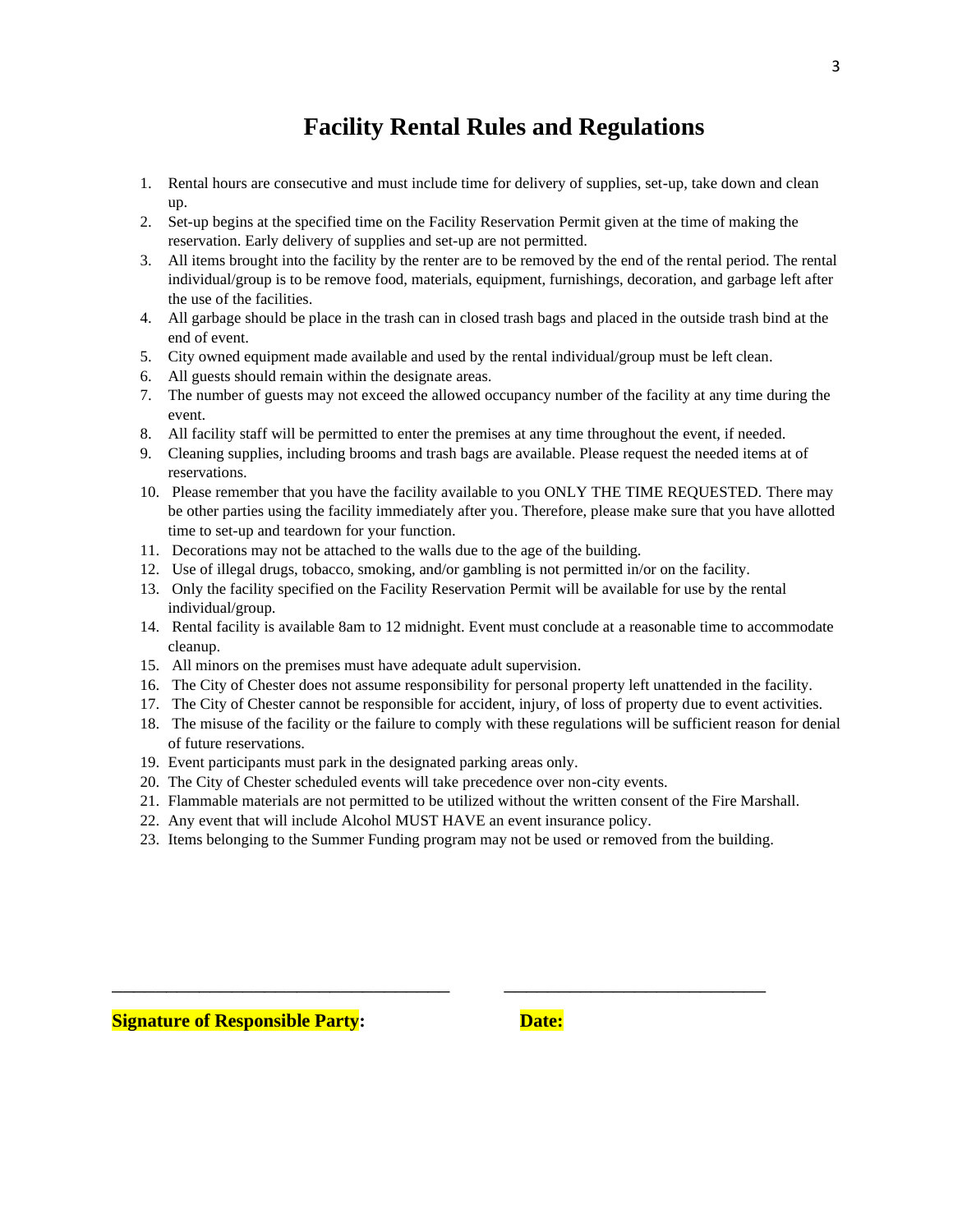

# **Deposit Refund Agreement**

**\_\_\_\_\_\_\_\_\_\_\_\_\_\_\_\_\_\_\_\_\_\_\_\_\_\_\_\_\_\_\_\_\_\_\_\_\_ \_\_\_\_\_\_\_\_\_\_\_\_\_\_\_\_\_\_\_\_\_\_**

I \_\_\_\_\_\_\_\_\_\_\_\_\_\_\_\_\_\_\_\_\_\_\_\_\_\_\_\_\_\_\_\_\_\_\_\_\_\_\_\_\_, agree to leave the facility in the same

condition it was in prior to my rental:

- o Trash taken out placed in outside trash bins.
- o Floors swept and mopped if necessary.
- o Toilets flushed.
- o Key returned to City staff.
- o Tables and chairs put away.
- o NO PARKING ON GRASS.

**Failure to comply will result in the loss of the deposit.**

**Signature of Renter:** The Contract of Text of Pate: